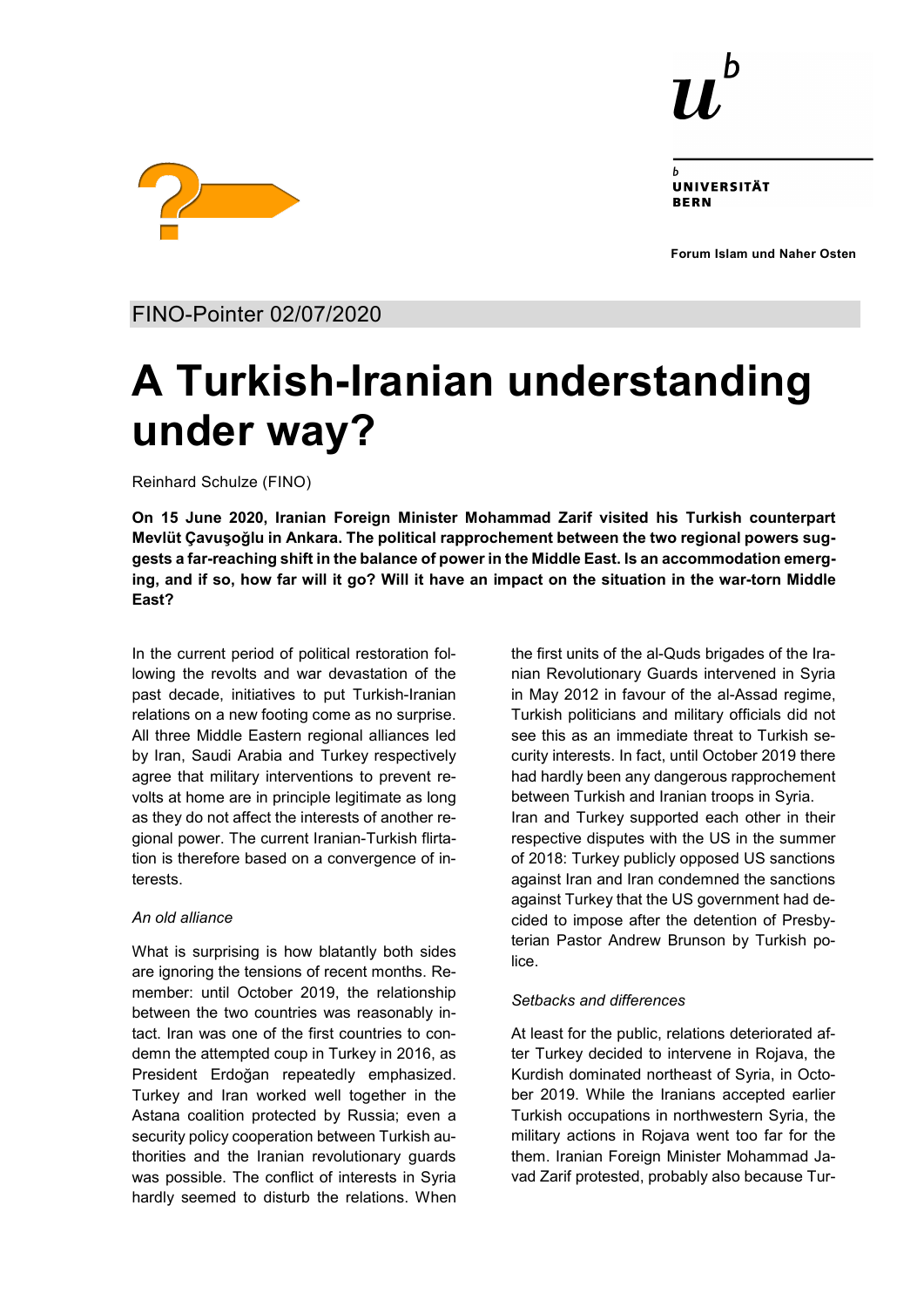

**UNIVERSITÄT BERN** 

key had not previously agreed to the intervention with Iran. Then Turkey decided to comply with US sanctions and stop buying oil from Iran. Relations now cooled off noticeably and reached a low point when it became clear that Turkey had indirectly supported the USA in the killing of the Iranian commander of the al-Quds brigades, Qāsem Solaimāni, on 7 January 2020.

However, as Iranian Foreign Minister Zarif stressed, soon after the outbreak of the Corona crisis both sides agreed that economic relations, the value of which had collapsed by almost 50%, and cooperation in the energy sector had to be resumed. It was threatening for Turkey that in addition to the absence of European tourists due to the Corona crisis, Iranians were now also absent. As a result, the Turkish economy lacked income of almost €1.4 billion, or almost 4% of total income from the tourism business. In addition, Iran has great interest in supplying the European energy market with natural gas via a pipeline that runs through Anatolia ("Persian Pipeline"), even if this should lead to competition with the Russian Turkish Stream project opened on 8 January 2020.

### *Turkish Courtship*

Turkey also appears to have a growing interest in normalizing relations with Iran. Turkey leads the smallest of the three alliances in the Middle East having only one reliable partner, namely the Emirate of Qatar. Tunisia, Oman and Kuwait flirt with Turkey from time to time, but so far have not wanted to join the alliance. Moreover, with the Libyan government in Tripoli, Turkey has gained yet another partner. However, the Saudi alliance's arms expenditure is five times as high as that of the Turkish alliance, which still has a little more capital at its disposal than the Iranian alliance, which, apart from Russia, has only weak partners at its side.

Closer cooperation between the Turkish and Iranian alliances would therefore have great advantages for both sides: Turkey would be able to improve its strategic position significantly, and Iran would have the chance to offset at least partially the military superiority of the Saudi bloc.

A strategic cooperation would have to be justified by a convergence of interests. This would have to go beyond the fact that Iran and Turkey have both equally fallen victim to the US sanctions policy. It should become clear that Saudi Arabia has become the main enemy for Iran as well as for Turkey. Moreover, it would have to become clear that with Israel's entry into the Saudi alliance, the new Iranian-Turkish alliance could become the guarantor of Islamic-Arab interests in the Middle East.

If this is the case, perhaps it might also be possible to find ways to resolve the Iranian-Turkish proxy conflicts in Syria, Libya and Yemen. There are already the first signs of this. The Iranian Government has in fact recognised the legitimacy of the Libyan Government of Tripoli and has stopped open arms assistance to Khalifa Haftar's LNA. In return, the Turkish government has made clear that it wants to disengage the still strongly anchored party of the Yemeni Muslim Brotherhood, al-Islāh, and its militias from the alliance with the Saudi Arabia-led military coalition and the Hādī government. If this were to succeed, the Saudi coalition would face another opponent who, for his part, has good social networks with the North Yemeni Ansār Allāh, i.e. Hūthī.

#### *The Islamic divide*

It should be much easier for Iran to accommodate the Muslim Brotherhood and its environment than for the Muslim Brotherhood to accommodate the Shiite Iranians. Here again, a new orientation is indicated: Important representatives of the Muslim Brotherhood and its think tanks in Qatar are approaching to reassess the roles of the Shiite tradition in Islamic history. Some also recall that also in the Shiite tradition a trend existed that pursued a similar concern as the Muslim Brotherhood; this included above all the powerful Daʿwa party in Iraq.

However, not everything fits together yet. The Iranian Revolutionary Guards are currently once again celebrating the so-called Resistance Alliance, i.e. the transnational alliance of Shiite communities that have sworn allegiance to the Iranian revolutionary leader Khamenei. The